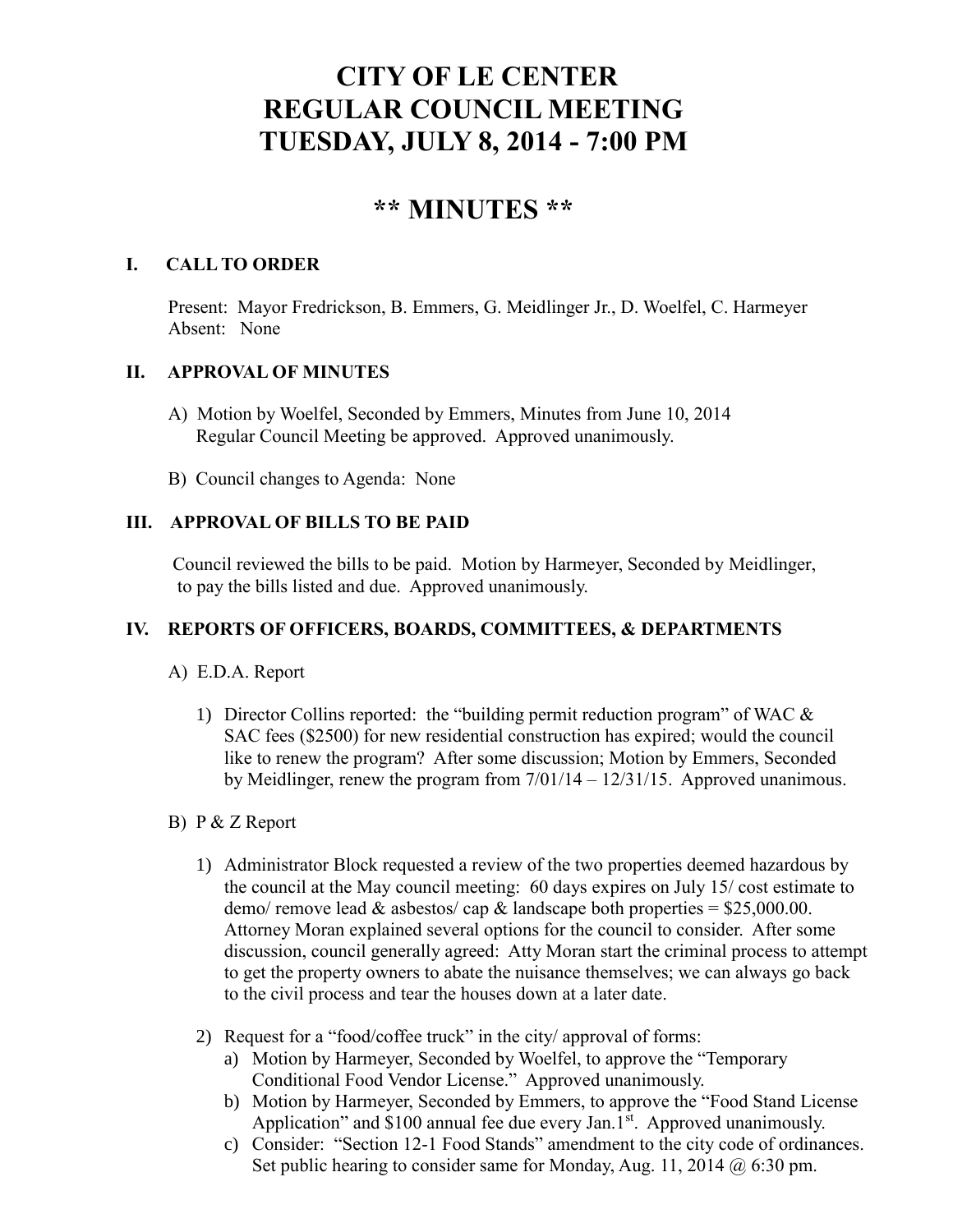C) Municipal Liquor Store

Manager Brad Collins gave the June report: Sales were \$70,791: down \$3700 from May, and down \$4,000 from June '13. Collins also reported: Inventory is approx. \$164,700 – up slightly due to large purchases for specials/ summer events taken over by new F/T bartender Jerry Krenik.

- 1) Administrator Collins gave the final report of the liquor hiring committee which had recommended Jerry Krenik for the new F/T Bartender position. Motion by Emmers, Seconded by Woelfel, to formally hire Jerry Krenik. Approved unanimously.
- D) Police Department

.

Police Chief Pfarr reported on the police activities for month of June: 108 calls @ 2,591 miles patrolled/ total calls up 8%, total miles down 5%. Pfarr also reported: submitted costs of \$4,417.00 to State Post Board for reimbursement/ city uses only one p/t licensed officer; rest of P/T officers are full-time licensed officers.

E) Water, Sewer, Streets, Parks

Public Works Supt. Curt Roemhildt reported:

- Parks- getting South Park ready for Relay For Life on Friday/ flowering trees at North Park are dying of disease and need replacing. Many of the residents have complained those same trees in their boulevards are dying, too and would like them replaced. City needs a plan to replace all those trees.
- Water- sampling for lead and copper  $\omega$  10 Le Center homes for MDH.
- Refuse- refuse truck needs new radiator.
- Wastewater- high flows; record 11.4" rain in June/ bypass notice went in paper.
- Streets- school wants a pick-up and drop-off lane along Tyrone Street and signs & crosswalks painted. Council generally feels that school should come to council meeting and explain why they want to change their system again and why have the city pay for it again.
- F) Bolton & Menk Engineering (Joel Hawbaker, Engineer)

Engineer Hawbaker could not be present/ No report.

- G) Fair Association- Fair rep Nancy Stauff was not present/ No report.
- H) Pool- Manager Dorothy Dinwiddie gave the Opening and June report: Income to date roughly the same as last year/ Cleveland and WEM doing lessons here/ lesson numbers down a little from past years due to cool weather/ several foot injuries suffered possibly due to pool floor not being painted this year/ reported on several items on her wish list for the pool in the future which may need to be done; council asked her to get some prices on these items and put them in the 2015 budget proposal.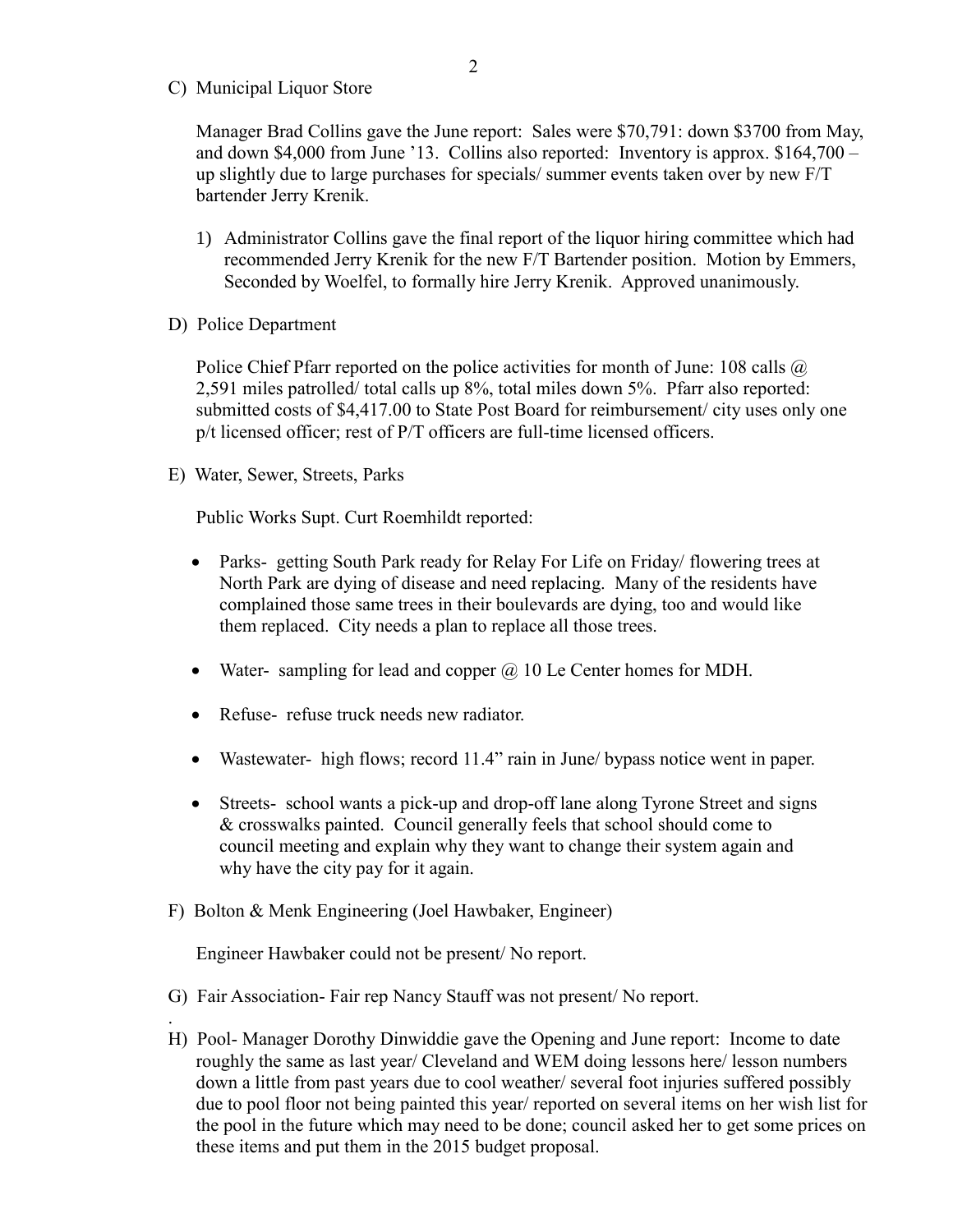#### **V. PUBLIC FORUM**

Ron Long from Le Center Lanes presented a request to hold another block party on the street in front of Center Lanes on August 23 from noon until midnight/ bands/ beer garden/ requesting fencing and tables/ provide his own security/ yes- ok to put banners on his building. Council generally ok'd this event request.

There were no comments, questions, or statements from the general public.

#### **VI. OLD BUSINESS**

A) Administrator Collins explained the zoning violation concerning the dumpsters at Center Apartments. The dumpsters were not screened as required and always over-flowing with garbage then blowing into the residential neighborhood. A neighbor has complained. Ken Meger spoke for Center Apartments explaining how it's impossible to enclose his dumpsters with screening due to the lack of parking and the lay of the land. He stated his dumpsters were over-flowing because of all the garbage thrown in illegally by persons not living at Center Apartments. In fact, the police had just caught one recently.

Council generally agreed to allow Mr. Meger to attempt to solve this problem by his own methods: trail cameras, warn tenants, etc., but did not require him to install an enclosure.

- B) Motion by Emmers, Seconded by Meidlinger, to approve the Cable Franchise Agreement Summary Ordinance for publication in the official newspaper. Approved unanimously.
- C) With the cable franchise fee now being paid directly to the City; discussion was held on how much should the city pay to the school each month. Average amount paid directly to the school in 2013 was \$558.63 per month. Motion by Woelfel, Seconded by Harmeyer, to pay the school \$575.00 per month. Motion approved by 4-1 vote; Meidlinger voting No.

#### **VII. NEW BUSINESS**

- A) Motion by Harmeyer, Seconded by Emmers, to adopt the resolution appointing election judges for the 2014 Primary Election. Approved unanimously.
- B) Motion by Woelfel, Seconded by Meidlinger, to approve a 4 Day Temporary On-Sale strong beer license for Le Center Community Club for the county fair; due to the shortage of 3.2% beer available. Approved unanimously. License must also be approved by state.
- C) Motion by Emmers, Seconded by Meidlinger, to approve the 2014 County Hwy Maintenance Agreement for \$14,959.63. Approved unanimously.

#### **VIII. ADMINISTRATION & MISC.**

- A) Administrator Collins explained the city must have a records retention schedule by law. Motion by Meidlinger, Seconded by Harmeyer, to approve **Resolution No. 2014C**; thereby adopting the "Minnesota General Records Retention Schedule For Cities." Approved unanimously. Adoption of schedule still requires state approval.
- B) Administrator Collins advised the council that T-Mobile plans to upgrade their tower antennas in the near future; and city could possibly charge them more money on lease.